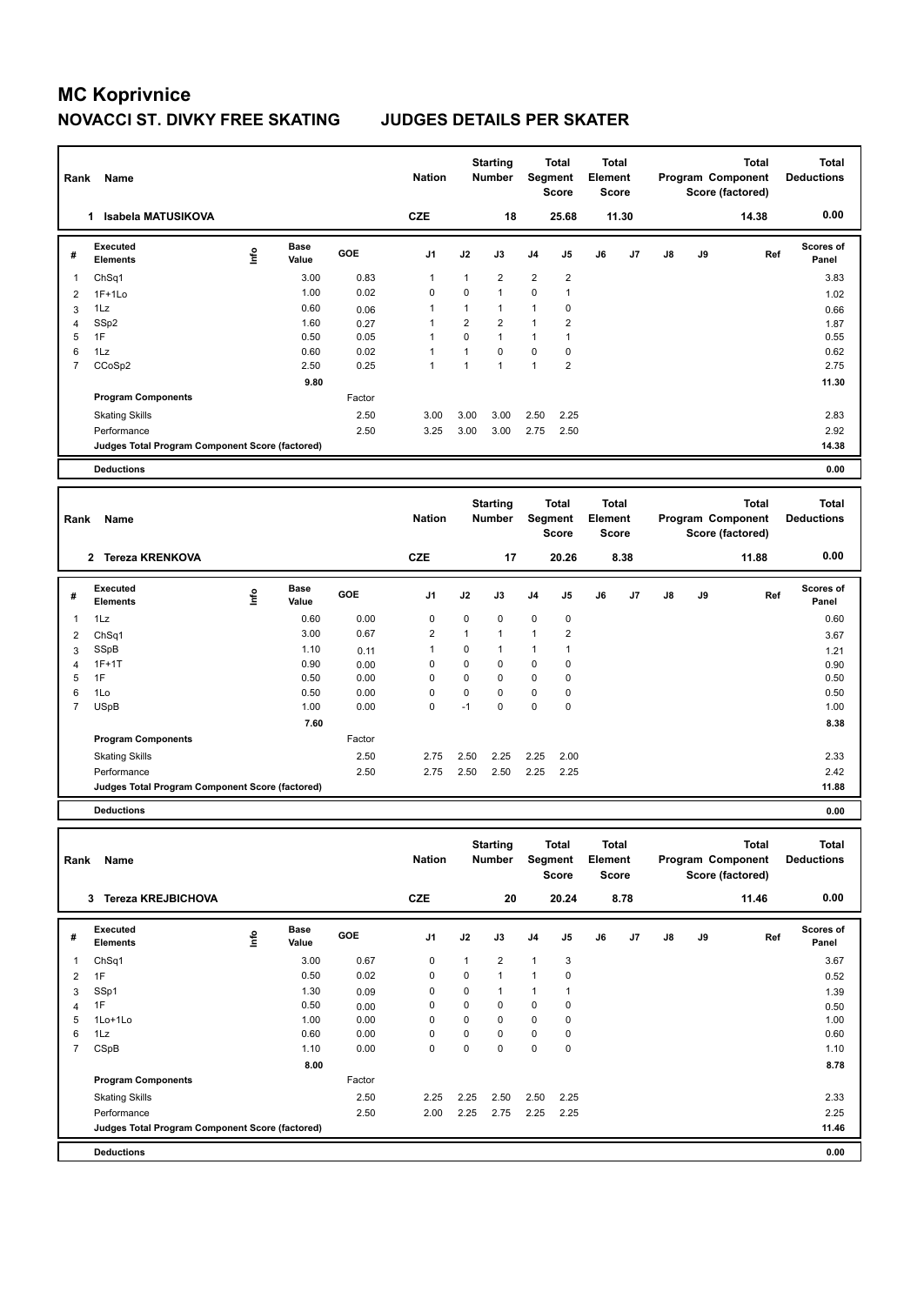| Rank | Name                                            |    |                      |            | <b>Nation</b>  |          | <b>Starting</b><br><b>Number</b> | Segment        | <b>Total</b><br><b>Score</b> | <b>Total</b><br>Element<br><b>Score</b> |                |               |    | <b>Total</b><br>Program Component<br>Score (factored) | Total<br><b>Deductions</b> |
|------|-------------------------------------------------|----|----------------------|------------|----------------|----------|----------------------------------|----------------|------------------------------|-----------------------------------------|----------------|---------------|----|-------------------------------------------------------|----------------------------|
|      | 4 Keila SEDLMAJER                               |    |                      |            | <b>CZE</b>     |          | 5                                |                | 19.43                        |                                         | 7.75           |               |    | 11.68                                                 | 0.00                       |
| #    | Executed<br><b>Elements</b>                     | ۴ů | <b>Base</b><br>Value | <b>GOE</b> | J <sub>1</sub> | J2       | J3                               | J <sub>4</sub> | J <sub>5</sub>               | J6                                      | J <sub>7</sub> | $\mathsf{J}8$ | J9 | Ref                                                   | <b>Scores of</b><br>Panel  |
| 1    | $1F+1Lo$                                        |    | 1.00                 | 0.00       | 0              | $\Omega$ | 0                                | $\mathbf 0$    | 0                            |                                         |                |               |    |                                                       | 1.00                       |
| 2    | 1F                                              |    | 0.50                 | 0.00       | $\mathbf 0$    | $\Omega$ | 0                                | $\mathbf 0$    | 0                            |                                         |                |               |    |                                                       | 0.50                       |
| 3    | SSp2                                            |    | 1.60                 | 0.11       | 0              | 1        | 1                                | 0              | $\overline{2}$               |                                         |                |               |    |                                                       | 1.71                       |
| 4    | 1Lo                                             |    | 0.50                 | 0.00       | 0              | 0        | 0                                | $\mathbf 0$    | 1                            |                                         |                |               |    |                                                       | 0.50                       |
| 5    | CoSp                                            |    | 0.00                 | 0.00       |                |          |                                  |                |                              |                                         |                |               |    |                                                       | 0.00                       |
| 6    | ChSq1                                           |    | 3.00                 | 0.50       |                | 1        | 1                                | $\overline{1}$ | 1                            |                                         |                |               |    |                                                       | 3.50                       |
| 7    | 1Lz!                                            |    | 0.60                 | $-0.06$    | $-1$           | $-1$     | $-1$                             | $-1$           | $-1$                         |                                         |                |               |    |                                                       | 0.54                       |
|      |                                                 |    | 7.20                 |            |                |          |                                  |                |                              |                                         |                |               |    |                                                       | 7.75                       |
|      | <b>Program Components</b>                       |    |                      | Factor     |                |          |                                  |                |                              |                                         |                |               |    |                                                       |                            |
|      | <b>Skating Skills</b>                           |    |                      | 2.50       | 2.25           | 2.25     | 2.25                             | 2.25           | 2.00                         |                                         |                |               |    |                                                       | 2.25                       |
|      | Performance                                     |    |                      | 2.50       | 2.25           | 2.50     | 2.50                             | 2.50           | 2.25                         |                                         |                |               |    |                                                       | 2.42                       |
|      | Judges Total Program Component Score (factored) |    |                      |            |                |          |                                  |                |                              |                                         |                |               |    |                                                       | 11.68                      |
|      | <b>Deductions</b>                               |    |                      |            |                |          |                                  |                |                              |                                         |                |               |    |                                                       | 0.00                       |

! Not clear edge

| Rank           | Name                                            |      |                      |            | <b>Nation</b>  |      | <b>Starting</b><br><b>Number</b> | Segment        | <b>Total</b><br><b>Score</b> | <b>Total</b><br>Element<br><b>Score</b> |      |               |    | <b>Total</b><br>Program Component<br>Score (factored) | <b>Total</b><br><b>Deductions</b> |
|----------------|-------------------------------------------------|------|----------------------|------------|----------------|------|----------------------------------|----------------|------------------------------|-----------------------------------------|------|---------------|----|-------------------------------------------------------|-----------------------------------|
|                | 5 Pavla ZIZKOVA                                 |      |                      |            | <b>CZE</b>     |      | 13                               |                | 19.26                        |                                         | 8.20 |               |    | 11.06                                                 | 0.00                              |
| #              | Executed<br><b>Elements</b>                     | ١nfo | <b>Base</b><br>Value | <b>GOE</b> | J <sub>1</sub> | J2   | J3                               | J <sub>4</sub> | J5                           | J6                                      | J7   | $\mathsf{J}8$ | J9 | Ref                                                   | <b>Scores of</b><br>Panel         |
| 1              | 1F!                                             |      | 0.50                 | $-0.05$    | $-1$           | $-1$ | $-1$                             | $-1$           | $-1$                         |                                         |      |               |    |                                                       | 0.45                              |
| $\overline{2}$ | 1Lz                                             |      | 0.60                 | 0.00       | 0              | 0    | 0                                | 0              | 1                            |                                         |      |               |    |                                                       | 0.60                              |
| 3              | <b>USpB</b>                                     |      | 1.00                 | 0.00       | 0              | 0    | 0                                | $\mathbf 0$    | 0                            |                                         |      |               |    |                                                       | 1.00                              |
| 4              | Ch <sub>Sq1</sub>                               |      | 3.00                 | 0.00       | 0              | 0    | 0                                | 0              | $-1$                         |                                         |      |               |    |                                                       | 3.00                              |
| 5              | $1Lz+1Lo$                                       |      | 1.10                 | 0.00       | 0              | 0    | 0                                | $\mathbf 0$    | 0                            |                                         |      |               |    |                                                       | 1.10                              |
| 6              | 1F!                                             |      | 0.50                 | $-0.05$    | $-1$           | $-1$ | $-1$                             | $-1$           | $-1$                         |                                         |      |               |    |                                                       | 0.45                              |
| 7              | SSp2                                            |      | 1.60                 | 0.00       | 1              | $-1$ | $\Omega$                         | 0              | 0                            |                                         |      |               |    |                                                       | 1.60                              |
|                |                                                 |      | 8.30                 |            |                |      |                                  |                |                              |                                         |      |               |    |                                                       | 8.20                              |
|                | <b>Program Components</b>                       |      |                      | Factor     |                |      |                                  |                |                              |                                         |      |               |    |                                                       |                                   |
|                | <b>Skating Skills</b>                           |      |                      | 2.50       | 2.25           | 2.00 | 2.50                             | 2.25           | 2.00                         |                                         |      |               |    |                                                       | 2.17                              |
|                | Performance                                     |      |                      | 2.50       | 2.25           | 2.25 | 2.25                             | 2.25           | 2.00                         |                                         |      |               |    |                                                       | 2.25                              |
|                | Judges Total Program Component Score (factored) |      |                      |            |                |      |                                  |                |                              |                                         |      |               |    |                                                       | 11.06                             |
|                | <b>Deductions</b>                               |      |                      |            |                |      |                                  |                |                              |                                         |      |               |    |                                                       | 0.00                              |

! Not clear edge

| Rank           | Name                                            |      |                      |            | <b>Nation</b>  |          | <b>Starting</b><br><b>Number</b> | Segment        | Total<br>Score | Total<br>Element<br><b>Score</b> |      |               |    | <b>Total</b><br>Program Component<br>Score (factored) | <b>Total</b><br><b>Deductions</b> |
|----------------|-------------------------------------------------|------|----------------------|------------|----------------|----------|----------------------------------|----------------|----------------|----------------------------------|------|---------------|----|-------------------------------------------------------|-----------------------------------|
|                | Klara STRYJOVA<br>6                             |      |                      |            | <b>CZE</b>     |          | $\mathbf{2}$                     |                | 19.02          |                                  | 8.16 |               |    | 10.86                                                 | 0.00                              |
| #              | Executed<br><b>Elements</b>                     | ١nf٥ | <b>Base</b><br>Value | <b>GOE</b> | J <sub>1</sub> | J2       | J3                               | J <sub>4</sub> | J5             | J6                               | J7   | $\mathsf{J}8$ | J9 | Ref                                                   | <b>Scores of</b><br>Panel         |
|                | 1Lz+1Lo                                         |      | 1.10                 | 0.00       | 1              | 0        | 0                                | $\mathbf 0$    | 0              |                                  |      |               |    |                                                       | 1.10                              |
| 2              | SSp2                                            |      | 1.60                 | $-0.11$    | $\mathbf 0$    | $-1$     | $-1$                             | $-1$           | $\mathbf 0$    |                                  |      |               |    |                                                       | 1.49                              |
| 3              | Ch <sub>Sq1</sub>                               |      | 3.00                 | 0.00       | 0              | 0        | 0                                | 0              | $\mathbf 0$    |                                  |      |               |    |                                                       | 3.00                              |
| 4              | 1Lo                                             |      | 0.50                 | 0.00       | 0              | 0        | 0                                | $\mathbf 0$    |                |                                  |      |               |    |                                                       | 0.50                              |
| 5              | 1F                                              |      | 0.50                 | 0.00       | $\mathbf 0$    | $\Omega$ | 0                                | $\mathbf 0$    | $\mathbf 0$    |                                  |      |               |    |                                                       | 0.50                              |
| 6              | 1Lz                                             |      | 0.60                 | 0.00       | $\mathbf 0$    | 0        | 0                                | $\mathbf 0$    |                |                                  |      |               |    |                                                       | 0.60                              |
| $\overline{7}$ | <b>USpB</b>                                     |      | 1.00                 | $-0.03$    | $\mathbf 0$    | $-1$     | 0                                | $-1$           |                |                                  |      |               |    |                                                       | 0.97                              |
|                |                                                 |      | 8.30                 |            |                |          |                                  |                |                |                                  |      |               |    |                                                       | 8.16                              |
|                | <b>Program Components</b>                       |      |                      | Factor     |                |          |                                  |                |                |                                  |      |               |    |                                                       |                                   |
|                | <b>Skating Skills</b>                           |      |                      | 2.50       | 2.25           | 2.50     | 2.25                             | 1.75           | 2.00           |                                  |      |               |    |                                                       | 2.17                              |
|                | Performance                                     |      |                      | 2.50       | 2.25           | 2.50     | 2.25                             | 1.75           | 2.00           |                                  |      |               |    |                                                       | 2.17                              |
|                | Judges Total Program Component Score (factored) |      |                      |            |                |          |                                  |                |                |                                  |      |               |    |                                                       | 10.86                             |
|                | <b>Deductions</b>                               |      |                      |            |                |          |                                  |                |                |                                  |      |               |    |                                                       | 0.00                              |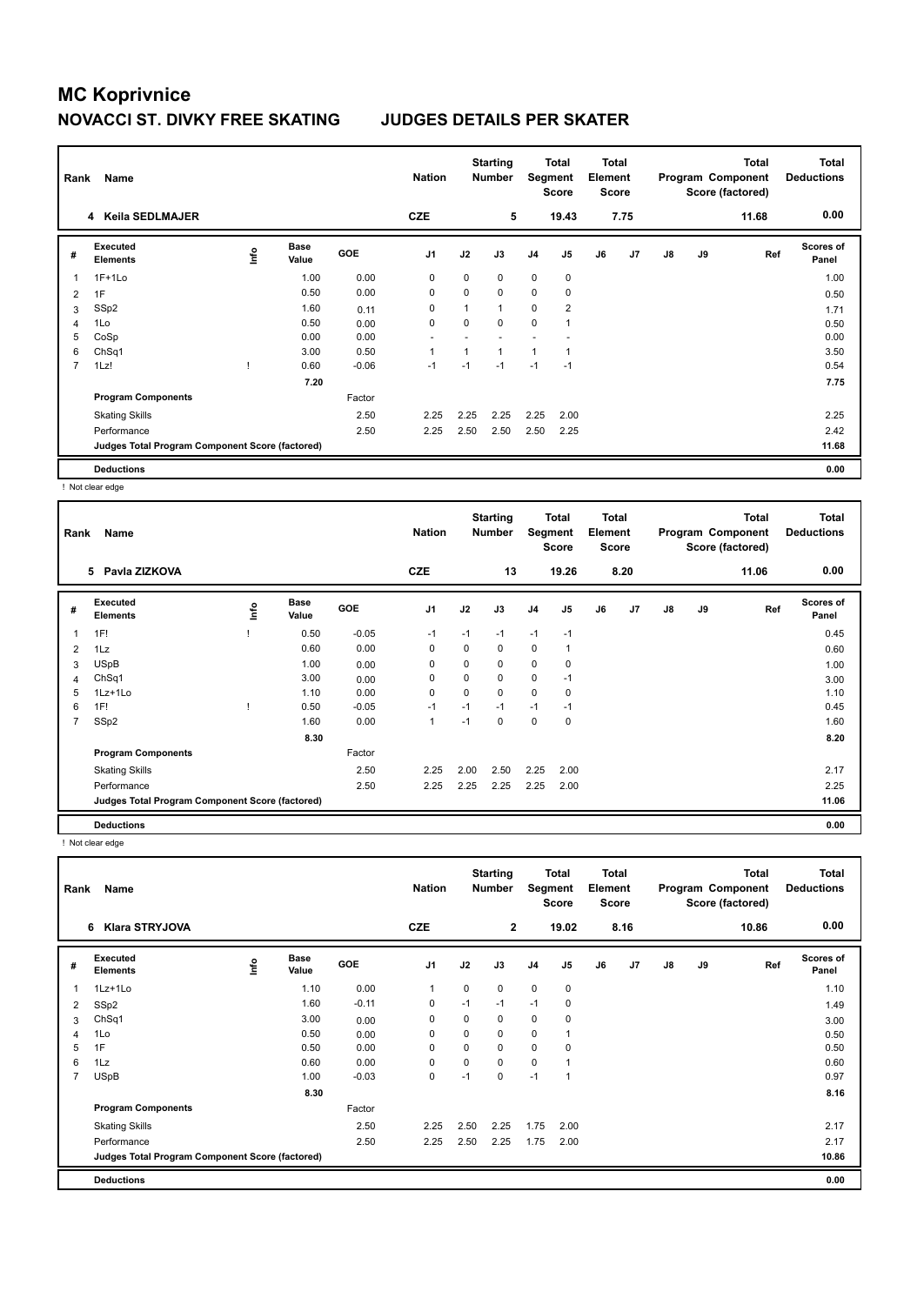| Rank           | Name                                            |    |                      |            | <b>Nation</b>  |          | <b>Starting</b><br><b>Number</b> | Segment        | Total<br><b>Score</b> | <b>Total</b><br>Element<br><b>Score</b> |      |    |    | <b>Total</b><br>Program Component<br>Score (factored) | <b>Total</b><br><b>Deductions</b> |
|----------------|-------------------------------------------------|----|----------------------|------------|----------------|----------|----------------------------------|----------------|-----------------------|-----------------------------------------|------|----|----|-------------------------------------------------------|-----------------------------------|
|                | <b>Amalie MERTHA</b><br>7                       |    |                      |            | <b>CZE</b>     |          | 8                                |                | 18.80                 |                                         | 7.74 |    |    | 11.06                                                 | 0.00                              |
| #              | Executed<br><b>Elements</b>                     | ۴ů | <b>Base</b><br>Value | <b>GOE</b> | J <sub>1</sub> | J2       | J3                               | J <sub>4</sub> | J <sub>5</sub>        | J6                                      | J7   | J8 | J9 | Ref                                                   | <b>Scores of</b><br>Panel         |
| 1              | $1F+1Lo$                                        |    | 1.00                 | 0.00       | 0              | 0        | $\Omega$                         | $\mathbf 0$    | $\mathbf{1}$          |                                         |      |    |    |                                                       | 1.00                              |
| 2              | 1Lz                                             |    | 0.60                 | 0.00       | $\mathbf 0$    | $-1$     | $\mathbf 0$                      | $\mathbf 0$    | 0                     |                                         |      |    |    |                                                       | 0.60                              |
| 3              | CoSp                                            |    | 0.00                 | 0.00       |                |          |                                  |                |                       |                                         |      |    |    |                                                       | 0.00                              |
| 4              | Ch <sub>Sq1</sub>                               |    | 3.00                 | 0.50       |                | 1        | $\mathbf{1}$                     | 1              | 0                     |                                         |      |    |    |                                                       | 3.50                              |
| 5              | SSp2                                            |    | 1.60                 | 0.00       | 0              | $\Omega$ | $\Omega$                         | $\mathbf 0$    | 0                     |                                         |      |    |    |                                                       | 1.60                              |
| 6              | 1Lz!                                            |    | 0.60                 | $-0.06$    | $-1$           | $-2$     | $-1$                             | $-1$           | $-1$                  |                                         |      |    |    |                                                       | 0.54                              |
| $\overline{7}$ | 1F                                              |    | 0.50                 | 0.00       | 0              | 0        | $\Omega$                         | $\mathbf 0$    | 0                     |                                         |      |    |    |                                                       | 0.50                              |
|                |                                                 |    | 7.30                 |            |                |          |                                  |                |                       |                                         |      |    |    |                                                       | 7.74                              |
|                | <b>Program Components</b>                       |    |                      | Factor     |                |          |                                  |                |                       |                                         |      |    |    |                                                       |                                   |
|                | <b>Skating Skills</b>                           |    |                      | 2.50       | 2.25           | 2.25     | 2.25                             | 2.25           | 1.50                  |                                         |      |    |    |                                                       | 2.25                              |
|                | Performance                                     |    |                      | 2.50       | 2.00           | 2.25     | 2.25                             | 2.25           | 1.75                  |                                         |      |    |    |                                                       | 2.17                              |
|                | Judges Total Program Component Score (factored) |    |                      |            |                |          |                                  |                |                       |                                         |      |    |    |                                                       | 11.06                             |
|                | <b>Deductions</b>                               |    |                      |            |                |          |                                  |                |                       |                                         |      |    |    |                                                       | 0.00                              |

! Not clear edge

| Rank | Name                                            |      |                      |         | <b>Nation</b>  |          | <b>Starting</b><br><b>Number</b> | Segment        | Total<br><b>Score</b> | <b>Total</b><br>Element<br><b>Score</b> |      |    |    | <b>Total</b><br>Program Component<br>Score (factored) | <b>Total</b><br><b>Deductions</b> |
|------|-------------------------------------------------|------|----------------------|---------|----------------|----------|----------------------------------|----------------|-----------------------|-----------------------------------------|------|----|----|-------------------------------------------------------|-----------------------------------|
|      | Nela SKALNIKOVA<br>8                            |      |                      |         | <b>CZE</b>     |          | 7                                |                | 18.41                 |                                         | 5.78 |    |    | 13.13                                                 | $-0.50$                           |
| #    | Executed<br><b>Elements</b>                     | ١nf٥ | <b>Base</b><br>Value | GOE     | J <sub>1</sub> | J2       | J3                               | J4             | J5                    | J6                                      | J7   | J8 | J9 | Ref                                                   | Scores of<br>Panel                |
| 1    | SSp1                                            |      | 1.30                 | 0.13    | $\overline{2}$ | 1        | $\mathbf{1}$                     | $\overline{1}$ | 1                     |                                         |      |    |    |                                                       | 1.43                              |
| 2    | 1Lz                                             |      | 0.60                 | 0.00    | $\mathbf 0$    | $\Omega$ | 0                                | $\mathbf 0$    | 0                     |                                         |      |    |    |                                                       | 0.60                              |
| 3    | 1F                                              |      | 0.50                 | 0.05    | $\mathbf 1$    | 1        | $\mathbf{1}$                     | $\overline{1}$ | 1                     |                                         |      |    |    |                                                       | 0.55                              |
| 4    | CSpB                                            |      | 1.10                 | 0.00    | $\mathbf 1$    | $\Omega$ | 0                                | $\mathbf 0$    | 0                     |                                         |      |    |    |                                                       | 1.10                              |
| 5    | 1Lz                                             |      | 0.60                 | 0.00    | $\mathbf 0$    | 0        | 0                                | $\mathbf 0$    | 0                     |                                         |      |    |    |                                                       | 0.60                              |
| 6    | ChSq1                                           |      | 3.00                 | $-2.50$ | $-5$           | $-5$     | $-5$                             | $-5$           | $-5$                  |                                         |      |    |    |                                                       | 0.50                              |
|      | 1Lo+1Lo                                         |      | 1.00                 | 0.00    | 0              | 0        | 0                                | $\mathbf 0$    | 0                     |                                         |      |    |    |                                                       | 1.00                              |
|      |                                                 |      | 8.10                 |         |                |          |                                  |                |                       |                                         |      |    |    |                                                       | 5.78                              |
|      | <b>Program Components</b>                       |      |                      | Factor  |                |          |                                  |                |                       |                                         |      |    |    |                                                       |                                   |
|      | <b>Skating Skills</b>                           |      |                      | 2.50    | 2.75           | 2.50     | 2.75                             | 2.75           | 2.00                  |                                         |      |    |    |                                                       | 2.67                              |
|      | Performance                                     |      |                      | 2.50    | 2.75           | 2.50     | 2.75                             | 2.50           | 2.00                  |                                         |      |    |    |                                                       | 2.58                              |
|      | Judges Total Program Component Score (factored) |      |                      |         |                |          |                                  |                |                       |                                         |      |    |    |                                                       | 13.13                             |
|      | <b>Deductions</b>                               |      | Falls:               | $-0.50$ |                |          |                                  |                |                       |                                         |      |    |    |                                                       | $-0.50$                           |

| Rank           | Name                                            |      |                      |            | <b>Nation</b>  |      | <b>Starting</b><br><b>Number</b> | Segment        | <b>Total</b><br><b>Score</b> | <b>Total</b><br>Element<br><b>Score</b> |      |               |    | <b>Total</b><br>Program Component<br>Score (factored) | <b>Total</b><br><b>Deductions</b> |
|----------------|-------------------------------------------------|------|----------------------|------------|----------------|------|----------------------------------|----------------|------------------------------|-----------------------------------------|------|---------------|----|-------------------------------------------------------|-----------------------------------|
|                | <b>Edita PECKOVA</b><br>9                       |      |                      |            | <b>CZE</b>     |      | 6                                |                | 18.22                        |                                         | 7.99 |               |    | 10.23                                                 | 0.00                              |
| #              | Executed<br><b>Elements</b>                     | Info | <b>Base</b><br>Value | <b>GOE</b> | J <sub>1</sub> | J2   | J3                               | J <sub>4</sub> | J <sub>5</sub>               | J6                                      | J7   | $\mathsf{J}8$ | J9 | Ref                                                   | Scores of<br>Panel                |
|                | 1Lz+1Lo                                         |      | 1.10                 | 0.00       | 0              | 0    | $\mathbf 0$                      | $\mathbf 0$    | $\pmb{0}$                    |                                         |      |               |    |                                                       | 1.10                              |
| 2              | 1Lo                                             |      | 0.50                 | 0.00       | 0              | 0    | $\mathbf 0$                      | 0              | 0                            |                                         |      |               |    |                                                       | 0.50                              |
| 3              | SSp1                                            |      | 1.30                 | 0.00       | 0              | 0    | $\mathbf 0$                      | 0              | 1                            |                                         |      |               |    |                                                       | 1.30                              |
| 4              | Ch <sub>Sq1</sub>                               |      | 3.00                 | 0.00       | 0              | 0    | 0                                | 0              | 1                            |                                         |      |               |    |                                                       | 3.00                              |
| 5              | CSpB                                            |      | 1.10                 | $-0.11$    | $-1$           | $-1$ | $-1$                             | $-2$           | $-1$                         |                                         |      |               |    |                                                       | 0.99                              |
| 6              | 1F                                              |      | 0.50                 | 0.00       | 0              | 0    | $\mathbf 0$                      | 0              | 1                            |                                         |      |               |    |                                                       | 0.50                              |
| $\overline{7}$ | 1Lz                                             |      | 0.60                 | 0.00       | 0              | 0    | $\Omega$                         | 0              | $\mathbf 0$                  |                                         |      |               |    |                                                       | 0.60                              |
|                |                                                 |      | 8.10                 |            |                |      |                                  |                |                              |                                         |      |               |    |                                                       | 7.99                              |
|                | <b>Program Components</b>                       |      |                      | Factor     |                |      |                                  |                |                              |                                         |      |               |    |                                                       |                                   |
|                | <b>Skating Skills</b>                           |      |                      | 2.50       | 2.25           | 2.25 | 2.25                             | 2.00           | 1.75                         |                                         |      |               |    |                                                       | 2.17                              |
|                | Performance                                     |      |                      | 2.50       | 2.00           | 2.00 | 2.00                             | 1.75           | 1.75                         |                                         |      |               |    |                                                       | 1.92                              |
|                | Judges Total Program Component Score (factored) |      |                      |            |                |      |                                  |                |                              |                                         |      |               |    |                                                       | 10.23                             |
|                | <b>Deductions</b>                               |      |                      |            |                |      |                                  |                |                              |                                         |      |               |    |                                                       | 0.00                              |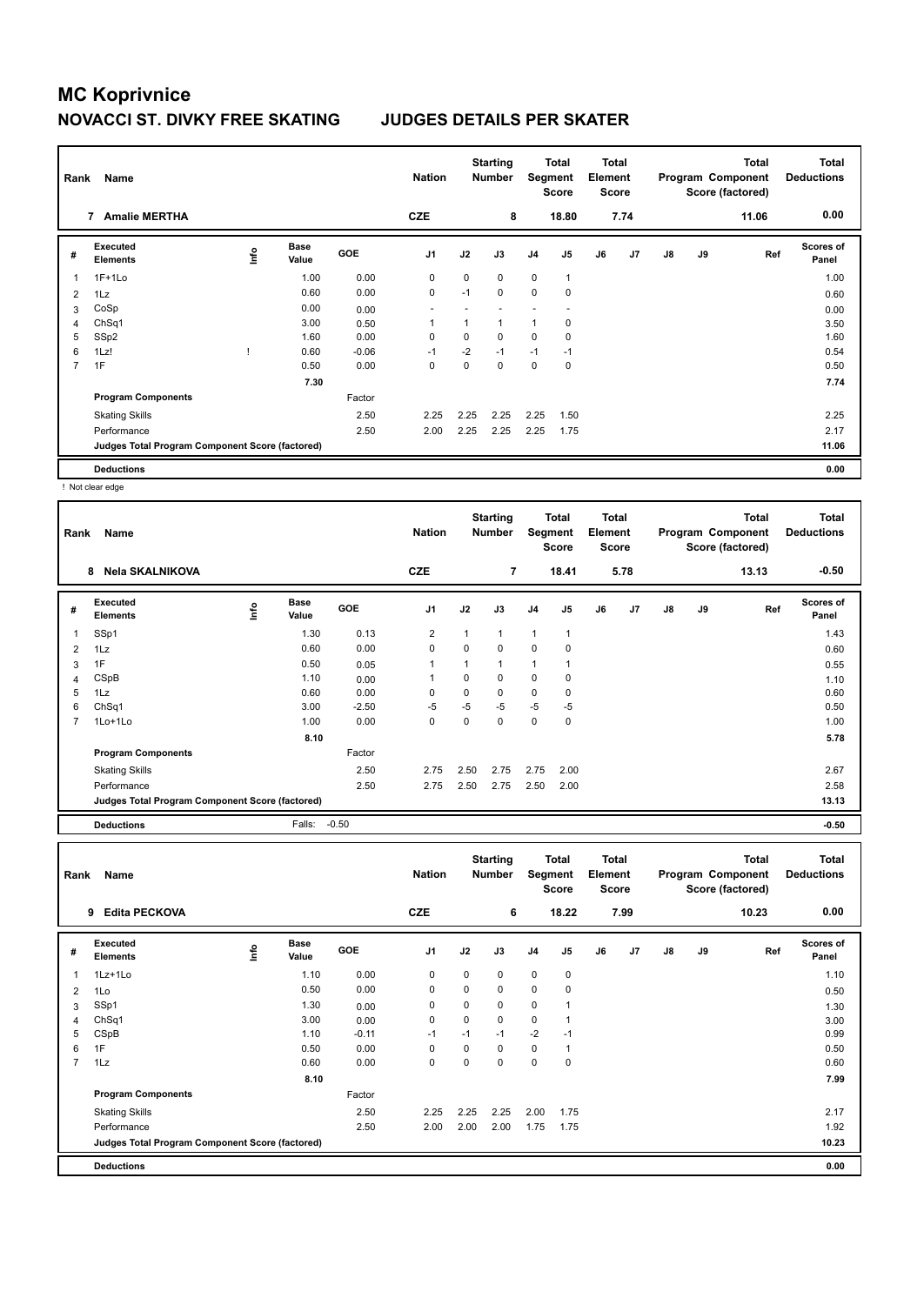| Rank           | Name                                            |             |                      |         | <b>Nation</b>  |             | <b>Starting</b><br><b>Number</b> | Segment     | <b>Total</b><br><b>Score</b> | <b>Total</b><br>Element | <b>Score</b> |    |    | <b>Total</b><br>Program Component<br>Score (factored) | <b>Total</b><br><b>Deductions</b> |
|----------------|-------------------------------------------------|-------------|----------------------|---------|----------------|-------------|----------------------------------|-------------|------------------------------|-------------------------|--------------|----|----|-------------------------------------------------------|-----------------------------------|
|                | 10 Klara KOVACOVA                               |             |                      |         | <b>CZE</b>     |             | 3                                |             | 17.40                        |                         | 7.60         |    |    | 9.80                                                  | 0.00                              |
| #              | <b>Executed</b><br><b>Elements</b>              | lnfo        | <b>Base</b><br>Value | GOE     | J <sub>1</sub> | J2          | J3                               | J4          | J5                           | J6                      | J7           | J8 | J9 | Ref                                                   | <b>Scores of</b><br>Panel         |
| 1              | SSpB                                            |             | 1.10                 | $-0.07$ | 0              | $-1$        | $-1$                             | $-1$        | 0                            |                         |              |    |    |                                                       | 1.03                              |
| $\overline{c}$ | 1F                                              |             | 0.50                 | 0.00    | $\mathbf 0$    | 0           | $\mathbf 0$                      | $\mathbf 0$ | $\mathbf{1}$                 |                         |              |    |    |                                                       | 0.50                              |
| 3              | $1Lo+1T$                                        |             | 0.90                 | 0.00    | $\mathbf 0$    | 0           | $\mathbf 0$                      | $\mathbf 0$ | $\pmb{0}$                    |                         |              |    |    |                                                       | 0.90                              |
| $\overline{4}$ | 1F                                              |             | 0.50                 | 0.00    | $\mathbf 0$    | $\mathbf 0$ | $\mathbf 0$                      | $\mathbf 0$ | $\mathbf{1}$                 |                         |              |    |    |                                                       | 0.50                              |
| 5              | 1Lo                                             |             | 0.50                 | 0.00    | $\mathbf 0$    | 0           | $\mathbf 0$                      | 0           | 0                            |                         |              |    |    |                                                       | 0.50                              |
| 6              | ChSq1                                           |             | 3.00                 | 0.17    | $\overline{1}$ | 0           | $\mathbf 0$                      | $\mathbf 0$ | 1                            |                         |              |    |    |                                                       | 3.17                              |
| $\overline{7}$ | <b>USpB</b>                                     |             | 1.00                 | 0.00    | $\mathbf 0$    | $-1$        | $\mathbf 0$                      | $\mathbf 0$ | $\pmb{0}$                    |                         |              |    |    |                                                       | 1.00                              |
|                |                                                 |             | 7.50                 |         |                |             |                                  |             |                              |                         |              |    |    |                                                       | 7.60                              |
|                | <b>Program Components</b>                       |             |                      | Factor  |                |             |                                  |             |                              |                         |              |    |    |                                                       |                                   |
|                | <b>Skating Skills</b>                           |             |                      | 2.50    | 2.50           | 2.00        | 2.00                             | 1.50        | 1.75                         |                         |              |    |    |                                                       | 1.92                              |
|                | Performance                                     |             |                      | 2.50    | 2.75           | 2.00        | 2.00                             | 1.50        | 2.00                         |                         |              |    |    |                                                       | 2.00                              |
|                | Judges Total Program Component Score (factored) |             |                      |         |                |             |                                  |             |                              |                         |              |    |    |                                                       | 9.80                              |
|                | <b>Deductions</b>                               |             |                      |         |                |             |                                  |             |                              |                         |              |    |    |                                                       | 0.00                              |
|                |                                                 |             |                      |         |                |             |                                  |             |                              |                         |              |    |    |                                                       |                                   |
|                |                                                 |             |                      |         |                |             |                                  |             |                              |                         |              |    |    |                                                       |                                   |
| Rank           | Name                                            |             |                      |         | <b>Nation</b>  |             | <b>Starting</b><br><b>Number</b> | Segment     | <b>Total</b><br><b>Score</b> | <b>Total</b><br>Element | <b>Score</b> |    |    | <b>Total</b><br>Program Component<br>Score (factored) | <b>Total</b><br><b>Deductions</b> |
|                | 11 Anezka HLOUSKOVA                             |             |                      |         | <b>CZE</b>     |             | 19                               |             | 16.26                        |                         | 7.30         |    |    | 8.96                                                  | 0.00                              |
| #              | <b>Executed</b><br><b>Elements</b>              | <u>info</u> | Base<br>Value        | GOE     | J1             | J2          | J3                               | J4          | J5                           | J6                      | J7           | J8 | J9 | Ref                                                   | <b>Scores of</b><br>Panel         |
| $\overline{1}$ | $1F+1T$                                         |             | 0.90                 | 0.00    | $\mathbf 0$    | 0           | 0                                | $\mathbf 0$ | $-1$                         |                         |              |    |    |                                                       | 0.90                              |
| $\overline{2}$ | SSpB                                            |             | 1.10                 | 0.00    | 0              | 0           | $\mathbf 0$                      | 0           | $\mathbf{1}$                 |                         |              |    |    |                                                       | 1.10                              |
| 3              | Ch <sub>Sq1</sub>                               |             | 3.00                 | 0.00    | $\mathbf 0$    | 0           | 0                                | $\mathbf 0$ | $\pmb{0}$                    |                         |              |    |    |                                                       | 3.00                              |
| $\overline{4}$ | <b>USpB</b>                                     |             | 1.00                 | $-0.20$ | $-2$           | $-2$        | $-2$                             | $-2$        | $-3$                         |                         |              |    |    |                                                       | 0.80                              |
| 5              | 1Lo                                             |             | 0.50                 | 0.00    | $\mathbf 0$    | $\mathbf 0$ | $\mathbf 0$                      | $\mathbf 0$ | $\mathbf 0$                  |                         |              |    |    |                                                       | 0.50                              |
| 6              | 1Lo                                             |             | 0.50                 | 0.00    | $\mathbf 0$    | 0           | $\mathbf 0$                      | 0           | 0                            |                         |              |    |    |                                                       | 0.50                              |
| $\overline{7}$ | 1F                                              |             | 0.50                 | 0.00    | $\Omega$       | $-1$        | $\Omega$                         | $\Omega$    | $\mathbf 0$                  |                         |              |    |    |                                                       | 0.50                              |
|                |                                                 |             | 7.50                 |         |                |             |                                  |             |                              |                         |              |    |    |                                                       | 7.30                              |
|                | <b>Program Components</b>                       |             |                      | Factor  |                |             |                                  |             |                              |                         |              |    |    |                                                       |                                   |
|                | <b>Skating Skills</b>                           |             |                      | 2.50    | 2.00           | 2.00        | 1.75                             | 1.75        | 1.50                         |                         |              |    |    |                                                       | 1.83                              |
|                | Performance                                     |             |                      | 2.50    | 1.75           | 2.00        | 1.75                             | 1.75        | 1.50                         |                         |              |    |    |                                                       | 1.75                              |
|                | Judges Total Program Component Score (factored) |             |                      |         |                |             |                                  |             |                              |                         |              |    |    |                                                       | 8.96                              |

**Total Deductions Total Program Component Score (factored) Total Element Score Total Segment Score Starting Rank Name Nation Number # Executed Elements Base Value GOE J1 J2 J3 J4 J5 J6 J7 J8 J9 Scores of Panel** 1 0.50 0.00 0 0 0 0 1 **Ref**  الحواد العاملية التي ينتج بن المعلم التي ينتج بن المعلم التي ينتج بن المعلم التي ينتج بن المعلم التي ينتج بن ا<br>1Lo 11 0.50 0.00 0 0 0 0 1 0.50 0.50 0.00 0 0 0 1 0.50  **12 Juliet KOCOURKOVA CZE 1 16.17 7.41 8.76 0.00** 2 1T 0.40 0.00 0 0 0 0 0 0.40 3 CoSp2V 1.50 -0.15 -1 -2 -1 -1 -1 1.35 4 1F+1Lo 1.00 -0.02 0 -1 0 0 -1 0.98 5 ChSq1 3.00 -0.17 0 0 0 -1 -1 2.83 6 1F 0.50 -0.05 -1 -1 -1 0 -1 0.45 7 USpB 1.00 -0.10 0 -1 -1 -1 -1 0.90  **7.90 7.41 Program Components**  Skating Skills 1.75 1.75 1.75 1.75 1.75 2.50 1.75 Factor Performance 2.50 1.75 1.75 1.75 1.75 1.75 1.75 **Deductions 0.00 Judges Total Program Component Score (factored) 8.76**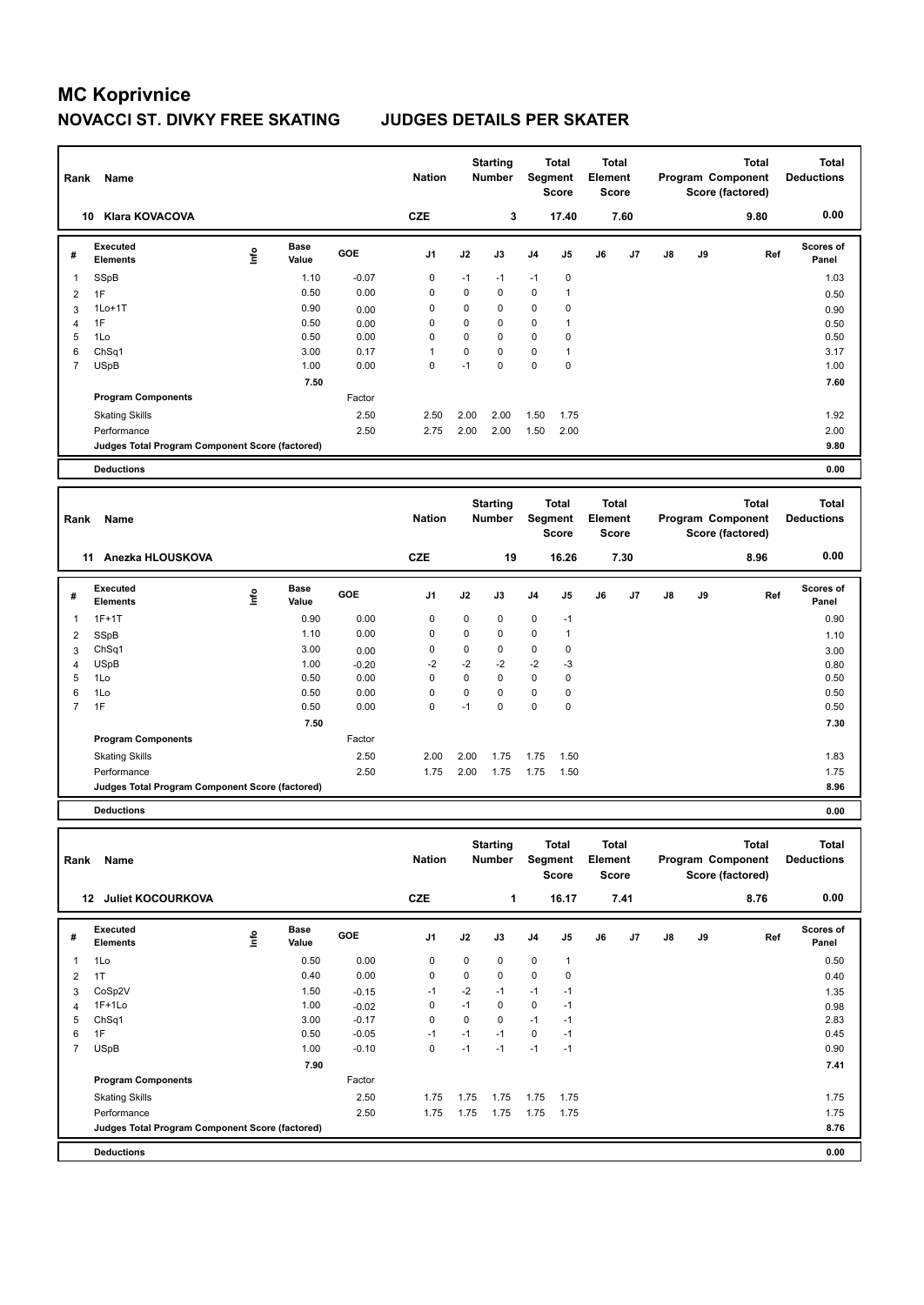| Rank           | Name                                            |            |                      |         | <b>Nation</b>  |             | <b>Starting</b><br><b>Number</b> |              | Total<br>Segment<br><b>Score</b>        | <b>Total</b><br>Element<br><b>Score</b> |      |    |    | <b>Total</b><br>Program Component<br>Score (factored) | <b>Total</b><br><b>Deductions</b> |
|----------------|-------------------------------------------------|------------|----------------------|---------|----------------|-------------|----------------------------------|--------------|-----------------------------------------|-----------------------------------------|------|----|----|-------------------------------------------------------|-----------------------------------|
|                | 13 Eliska POTYSZOVA                             |            |                      |         | <b>CZE</b>     |             | 9                                |              | 16.16                                   |                                         | 7.40 |    |    | 8.76                                                  | 0.00                              |
| #              | Executed<br><b>Elements</b>                     | lnfo       | <b>Base</b><br>Value | GOE     | J1             | J2          | J3                               | J4           | J5                                      | J6                                      | J7   | J8 | J9 | Ref                                                   | Scores of<br>Panel                |
| $\overline{1}$ | 1F                                              |            | 0.50                 | 0.00    | $\mathbf 0$    | 0           | $\mathbf 0$                      | 0            | $-1$                                    |                                         |      |    |    |                                                       | 0.50                              |
| $\overline{2}$ | 1Lz                                             |            | 0.60                 | $-0.04$ | $\mathbf 0$    | 0           | $-1$                             | $-1$         | $-1$                                    |                                         |      |    |    |                                                       | 0.56                              |
| 3              | SSpB                                            |            | 1.10                 | $-0.07$ | $-1$           | $-1$        | $-1$                             | $\mathbf 0$  | $\mathbf 0$                             |                                         |      |    |    |                                                       | 1.03                              |
| $\overline{4}$ | 1Lo                                             |            | 0.50                 | 0.00    | $\mathbf 0$    | $\mathbf 0$ | $\mathbf 0$                      | $\mathbf 0$  | $\mathbf 0$                             |                                         |      |    |    |                                                       | 0.50                              |
| 5              | 1Lz+1Lo                                         |            | 1.10                 | $-0.12$ | $-2$           | $-2$        | $-2$                             | $-2$         | $-2$                                    |                                         |      |    |    |                                                       | 0.98                              |
| 6              | ChSq1                                           |            | 3.00                 | $-0.17$ | $\mathbf 0$    | $-1$        | $\Omega$                         | $\mathbf 0$  | $-1$                                    |                                         |      |    |    |                                                       | 2.83                              |
| $\overline{7}$ | <b>USpB</b>                                     |            | 1.00                 | 0.00    | $-1$           | 0           | $\Omega$                         | $\mathbf 0$  | $\mathbf 0$                             |                                         |      |    |    |                                                       | 1.00                              |
|                |                                                 |            | 7.80                 |         |                |             |                                  |              |                                         |                                         |      |    |    |                                                       | 7.40                              |
|                | <b>Program Components</b>                       |            |                      | Factor  |                |             |                                  |              |                                         |                                         |      |    |    |                                                       |                                   |
|                | <b>Skating Skills</b>                           |            |                      | 2.50    | 1.75           | 1.75        | 1.75                             | 2.00         | 1.50                                    |                                         |      |    |    |                                                       | 1.75                              |
|                | Performance                                     |            |                      | 2.50    | 1.75           | 1.75        | 1.75                             | 1.75         | 1.50                                    |                                         |      |    |    |                                                       | 1.75                              |
|                | Judges Total Program Component Score (factored) |            |                      |         |                |             |                                  |              |                                         |                                         |      |    |    |                                                       | 8.76                              |
|                | <b>Deductions</b>                               |            |                      |         |                |             |                                  |              |                                         |                                         |      |    |    |                                                       | 0.00                              |
|                |                                                 |            |                      |         |                |             |                                  |              |                                         |                                         |      |    |    |                                                       |                                   |
|                |                                                 |            |                      |         |                |             |                                  |              |                                         |                                         |      |    |    |                                                       |                                   |
| Rank           | Name                                            |            |                      |         | <b>Nation</b>  |             | <b>Starting</b><br><b>Number</b> |              | <b>Total</b><br>Segment<br><b>Score</b> | <b>Total</b><br>Element<br><b>Score</b> |      |    |    | <b>Total</b><br>Program Component<br>Score (factored) | <b>Total</b><br><b>Deductions</b> |
|                | Nadezda MATUSKOVA<br>14                         |            |                      |         | <b>CZE</b>     |             | 4                                |              | 15.60                                   |                                         | 7.70 |    |    | 7.90                                                  | 0.00                              |
| #              | Executed<br><b>Elements</b>                     | <u>t</u> o | <b>Base</b><br>Value | GOE     | J <sub>1</sub> | J2          | J3                               | J4           | J5                                      | J6                                      | J7   | J8 | J9 | Ref                                                   | Scores of<br>Panel                |
| $\mathbf 1$    | 1F                                              |            | 0.50                 | 0.00    | $\mathbf 0$    | $\mathbf 0$ | $\mathbf 0$                      | $\mathbf 0$  | $\pmb{0}$                               |                                         |      |    |    |                                                       | 0.50                              |
| 2              | SSp1                                            |            | 1.30                 | 0.00    | $\mathbf 0$    | 0           | $\Omega$                         | $\mathbf 0$  | 1                                       |                                         |      |    |    |                                                       | 1.30                              |
| 3              | $1Lo+1T$                                        |            | 0.90                 | 0.00    | $\mathbf 0$    | 0           | $\mathbf 0$                      | $\mathbf 0$  | $\pmb{0}$                               |                                         |      |    |    |                                                       | 0.90                              |
| $\overline{4}$ | Ch <sub>Sq1</sub>                               |            | 3.00                 | 0.00    | $\mathbf 0$    | 0           | $\mathbf 0$                      | $\mathbf 0$  | 1                                       |                                         |      |    |    |                                                       | 3.00                              |
| 5              | 1Lo                                             |            | 0.50                 | 0.00    | $\mathbf 0$    | 0           | $\Omega$                         | $\mathbf 0$  | 0                                       |                                         |      |    |    |                                                       | 0.50                              |
| 6              | 1F                                              |            | 0.50                 | 0.00    | $\Omega$       | $\Omega$    | $\Omega$                         | $\mathbf 0$  | $\pmb{0}$                               |                                         |      |    |    |                                                       | 0.50                              |
| $\overline{7}$ | <b>USpB</b>                                     |            | 1.00                 | 0.00    | $\mathbf 0$    | 0           | $\mathbf 0$                      | $-1$         | 0                                       |                                         |      |    |    |                                                       | 1.00                              |
|                |                                                 |            | 7.70                 |         |                |             |                                  |              |                                         |                                         |      |    |    |                                                       | 7.70                              |
|                | <b>Program Components</b>                       |            |                      | Factor  |                |             |                                  |              |                                         |                                         |      |    |    |                                                       |                                   |
|                |                                                 |            |                      | 2.50    | 1.75           | 1.75        | 1.50                             |              | 1.50                                    |                                         |      |    |    |                                                       |                                   |
|                | <b>Skating Skills</b><br>Performance            |            |                      | 2.50    | 1.50           | 1.75        | 1.75                             | 1.25<br>1.25 | 1.50                                    |                                         |      |    |    |                                                       | 1.58<br>1.58                      |

**Deductions 0.00**

| Rank           | Name                                            |         |                      |            | <b>Nation</b> |      | <b>Starting</b><br><b>Number</b> | Segment        | Total<br><b>Score</b> | <b>Total</b><br>Element<br><b>Score</b> |      |               |    | <b>Total</b><br>Program Component<br>Score (factored) | Total<br><b>Deductions</b> |
|----------------|-------------------------------------------------|---------|----------------------|------------|---------------|------|----------------------------------|----------------|-----------------------|-----------------------------------------|------|---------------|----|-------------------------------------------------------|----------------------------|
| 15             | <b>Julie Valerie STERBOVA</b>                   |         |                      |            | <b>CZE</b>    |      | 11                               |                | 14.30                 |                                         | 7.20 |               |    | 7.10                                                  | 0.00                       |
| #              | Executed<br><b>Elements</b>                     | lnfo    | <b>Base</b><br>Value | <b>GOE</b> | J1            | J2   | J3                               | J <sub>4</sub> | J <sub>5</sub>        | J6                                      | J7   | $\mathsf{J}8$ | J9 | Ref                                                   | <b>Scores of</b><br>Panel  |
|                | 1F                                              |         | 0.50                 | $-0.02$    | $-1$          | 0    | 0                                | $\mathbf 0$    | $-1$                  |                                         |      |               |    |                                                       | 0.48                       |
| 2              | 1Lo                                             |         | 0.50                 | $-0.05$    | $-1$          | $-1$ | $-1$                             | $-1$           | $-1$                  |                                         |      |               |    |                                                       | 0.45                       |
| 3              | SSpB                                            |         | 1.10                 | 0.00       | 0             | 0    | 0                                | $\mathbf 0$    | 0                     |                                         |      |               |    |                                                       | 1.10                       |
| 4              | Ch <sub>Sq1</sub>                               |         | 3.00                 | $-0.17$    | 0             | 0    | 0                                | $-1$           | $-3$                  |                                         |      |               |    |                                                       | 2.83                       |
| 5              | $1F+1T$                                         |         | 0.90                 | $-0.03$    | $\mathbf 0$   | $-1$ | $-1$                             | $-1$           | 0                     |                                         |      |               |    |                                                       | 0.87                       |
| 6              | <b>USpB</b>                                     |         | 1.00                 | 0.00       | 0             | 0    | 0                                | $\mathbf 0$    | 0                     |                                         |      |               |    |                                                       | 1.00                       |
| $\overline{7}$ | $1$ Lo $+1$ T*                                  | $\star$ | 0.50                 | $-0.03$    | 0             | $-1$ | $\Omega$                         | $-1$           | $-1$                  |                                         |      |               |    |                                                       | 0.47                       |
|                |                                                 |         | 7.50                 |            |               |      |                                  |                |                       |                                         |      |               |    |                                                       | 7.20                       |
|                | <b>Program Components</b>                       |         |                      | Factor     |               |      |                                  |                |                       |                                         |      |               |    |                                                       |                            |
|                | <b>Skating Skills</b>                           |         |                      | 2.50       | 1.25          | 1.50 | 1.50                             | 1.50           | 1.25                  |                                         |      |               |    |                                                       | 1.42                       |
|                | Performance                                     |         |                      | 2.50       | 1.25          | 1.50 | 1.75                             | 1.50           | 1.25                  |                                         |      |               |    |                                                       | 1.42                       |
|                | Judges Total Program Component Score (factored) |         |                      |            |               |      |                                  |                |                       |                                         |      |               |    |                                                       | 7.10                       |
|                | <b>Deductions</b>                               |         |                      |            |               |      |                                  |                |                       |                                         |      |               |    |                                                       | 0.00                       |

\* Invalid element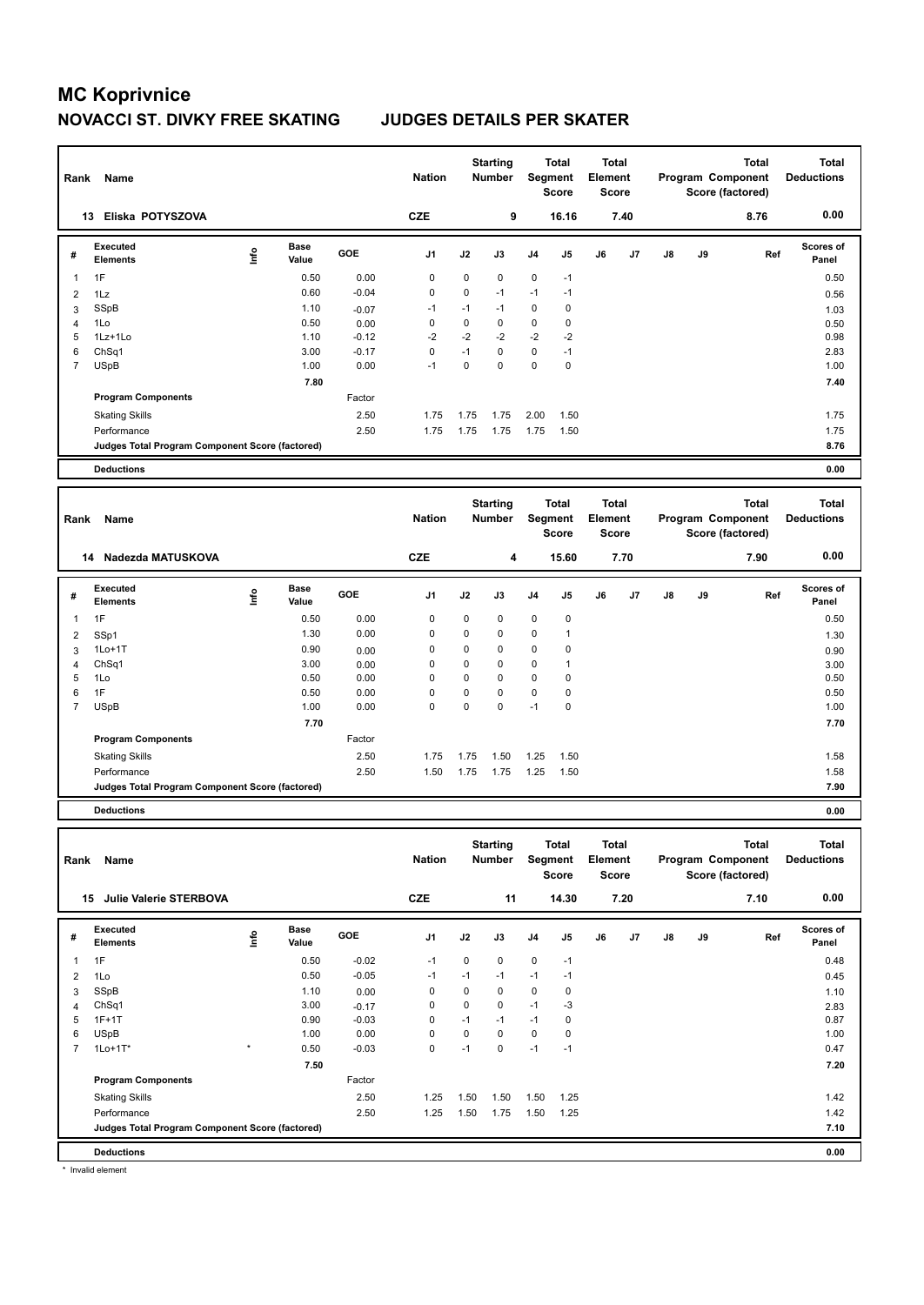| Rank           | Name                                            |      |                      |         | <b>Nation</b>  |             | <b>Starting</b><br><b>Number</b> |             | <b>Total</b><br>Segment<br><b>Score</b> | <b>Total</b><br>Element<br><b>Score</b> |      |    |    | <b>Total</b><br>Program Component<br>Score (factored) | <b>Total</b><br><b>Deductions</b> |
|----------------|-------------------------------------------------|------|----------------------|---------|----------------|-------------|----------------------------------|-------------|-----------------------------------------|-----------------------------------------|------|----|----|-------------------------------------------------------|-----------------------------------|
|                | 16 Viktorie KOBIERSKA                           |      |                      |         | <b>CZE</b>     |             | 15                               |             | 11.87                                   |                                         | 5.69 |    |    | 6.68                                                  | $-0.50$                           |
| #              | <b>Executed</b><br><b>Elements</b>              | lnfo | <b>Base</b><br>Value | GOE     | J1             | J2          | J3                               | J4          | J5                                      | J6                                      | J7   | J8 | J9 | Ref                                                   | Scores of<br>Panel                |
| $\mathbf{1}$   | 1Lz                                             |      | 0.60                 | $-0.06$ | $-2$           | $-1$        | $-1$                             | $\mathbf 0$ | $-1$                                    |                                         |      |    |    |                                                       | 0.54                              |
| $\overline{2}$ | 1F                                              |      | 0.50                 | $-0.15$ | $-3$           | $-3$        | $-2$                             | $-3$        | $-3$                                    |                                         |      |    |    |                                                       | 0.35                              |
| 3              | <b>SSpB</b>                                     |      | 1.10                 | $-0.33$ | $-3$           | $-3$        | $-3$                             | $-3$        | $-2$                                    |                                         |      |    |    |                                                       | 0.77                              |
| $\overline{4}$ | Ch <sub>Sq1</sub>                               |      | 3.00                 | $-0.50$ | $-1$           | $-1$        | $-1$                             | $-1$        | $-1$                                    |                                         |      |    |    |                                                       | 2.50                              |
| 5              | 1Lo                                             |      | 0.50                 | $-0.25$ | $-5$           | $-5$        | $-5$                             | $-5$        | $-5$                                    |                                         |      |    |    |                                                       | 0.25                              |
| 6              | 1F                                              |      | 0.50                 | $-0.05$ | $-1$           | 0           | $-1$                             | $-1$        | $-1$                                    |                                         |      |    |    |                                                       | 0.45                              |
| $\overline{7}$ | <b>USpB</b>                                     |      | 1.00                 | $-0.17$ | $-1$           | $-2$        | $-2$                             | $-2$        | $-1$                                    |                                         |      |    |    |                                                       | 0.83                              |
|                |                                                 |      | 7.20                 |         |                |             |                                  |             |                                         |                                         |      |    |    |                                                       | 5.69                              |
|                | <b>Program Components</b>                       |      |                      | Factor  |                |             |                                  |             |                                         |                                         |      |    |    |                                                       |                                   |
|                | <b>Skating Skills</b>                           |      |                      | 2.50    | 1.50           | 1.50        | 1.50                             | 1.25        | 1.25                                    |                                         |      |    |    |                                                       | 1.42                              |
|                | Performance                                     |      |                      | 2.50    | 1.25           | 1.25        | 1.25                             | 1.25        | 1.25                                    |                                         |      |    |    |                                                       | 1.25                              |
|                | Judges Total Program Component Score (factored) |      |                      |         |                |             |                                  |             |                                         |                                         |      |    |    |                                                       | 6.68                              |
|                | <b>Deductions</b>                               |      | Falls:               | $-0.50$ |                |             |                                  |             |                                         |                                         |      |    |    |                                                       | $-0.50$                           |
|                |                                                 |      |                      |         |                |             |                                  |             |                                         |                                         |      |    |    |                                                       |                                   |
|                |                                                 |      |                      |         |                |             |                                  |             |                                         |                                         |      |    |    |                                                       |                                   |
| Rank           | Name                                            |      |                      |         | <b>Nation</b>  |             | <b>Starting</b><br>Number        |             | <b>Total</b><br>Segment<br><b>Score</b> | <b>Total</b><br>Element<br><b>Score</b> |      |    |    | <b>Total</b><br>Program Component<br>Score (factored) | <b>Total</b><br><b>Deductions</b> |
|                | 17 Nicolette KORENEK                            |      |                      |         | <b>CZE</b>     |             | 14                               |             | 11.21                                   |                                         | 4.83 |    |    | 6.88                                                  | $-0.50$                           |
| #              | <b>Executed</b><br><b>Elements</b>              | lnfo | <b>Base</b><br>Value | GOE     | J1             | J2          | J3                               | J4          | J5                                      | J6                                      | J7   | J8 | J9 | Ref                                                   | Scores of<br>Panel                |
| $\mathbf{1}$   | 1F                                              |      | 0.50                 | 0.00    | 0              | $-1$        | $\Omega$                         | 0           | $\mathbf 0$                             |                                         |      |    |    |                                                       | 0.50                              |
| $\overline{2}$ | <b>USpB</b>                                     |      | 1.00                 | $-0.10$ | $-1$           | $-1$        | 0                                | $-1$        | $-1$                                    |                                         |      |    |    |                                                       | 0.90                              |
| 3              | 1Lo+1Lo                                         |      | 1.00                 | 0.00    | 0              | $\Omega$    | $\Omega$                         | 0           | $\mathbf 0$                             |                                         |      |    |    |                                                       |                                   |
| $\overline{4}$ | 1S                                              |      | 0.40                 | 0.00    | $\overline{0}$ | $\mathbf 0$ | $\Omega$                         | $\Omega$    | $\mathbf 0$                             |                                         |      |    |    |                                                       | 1.00<br>0.40                      |
| 5              | ChSq1                                           |      | 3.00                 | $-2.50$ | -5             | $-5$        | $-5$                             | $-5$        | $-5$                                    |                                         |      |    |    |                                                       | 0.50                              |
| 6              | 1F                                              |      | 0.50                 | 0.00    | $\mathbf 0$    | $-1$        | $\mathbf 0$                      | 0           | $\pmb{0}$                               |                                         |      |    |    |                                                       | 0.50                              |
| $\overline{7}$ | <b>SSpB</b>                                     |      | 1.10                 | $-0.07$ | $-1$           | $-1$        | $\Omega$                         | 0           | $-1$                                    |                                         |      |    |    |                                                       | 1.03                              |
|                |                                                 |      | 7.50                 |         |                |             |                                  |             |                                         |                                         |      |    |    |                                                       | 4.83                              |
|                | <b>Program Components</b>                       |      |                      | Factor  |                |             |                                  |             |                                         |                                         |      |    |    |                                                       |                                   |
|                | <b>Skating Skills</b>                           |      |                      | 2.50    | 2.00           | 1.25        | 1.25                             | 1.50        | 1.50                                    |                                         |      |    |    |                                                       | 1.42                              |
|                | Performance                                     |      |                      | 2.50    | 2.00           | 1.25        | 1.25                             | 1.25        | 1.50                                    |                                         |      |    |    |                                                       | 1.33                              |

**Deductions** Falls: -0.50 **-0.50**

| Rank           | Name                                            |      |                      |            | <b>Nation</b>  |      | <b>Starting</b><br><b>Number</b> | Segment        | Total<br>Score | <b>Total</b><br>Element<br><b>Score</b> |      |               |    | <b>Total</b><br>Program Component<br>Score (factored) | Total<br><b>Deductions</b> |
|----------------|-------------------------------------------------|------|----------------------|------------|----------------|------|----------------------------------|----------------|----------------|-----------------------------------------|------|---------------|----|-------------------------------------------------------|----------------------------|
|                | <b>Lucie NEDELNIKOVA</b><br>18                  |      |                      |            | <b>CZE</b>     |      | 10                               |                | 10.90          |                                         | 4.84 |               |    | 6.06                                                  | 0.00                       |
| #              | <b>Executed</b><br><b>Elements</b>              | ١nf٥ | <b>Base</b><br>Value | <b>GOE</b> | J <sub>1</sub> | J2   | J3                               | J <sub>4</sub> | J <sub>5</sub> | J6                                      | J7   | $\mathsf{J}8$ | J9 | Ref                                                   | <b>Scores of</b><br>Panel  |
| 1              | 1S                                              |      | 0.40                 | 0.00       | 0              | 0    | 0                                | $\mathbf 0$    | 0              |                                         |      |               |    |                                                       | 0.40                       |
| 2              | 1Lo                                             |      | 0.50                 | $-0.03$    | $-1$           | $-1$ | $\mathbf 0$                      | $\mathbf 0$    | $-1$           |                                         |      |               |    |                                                       | 0.47                       |
| 3              | <b>USpB</b>                                     |      | 1.00                 | $-0.20$    | $-2$           | $-3$ | $-2$                             | $-2$           | $-2$           |                                         |      |               |    |                                                       | 0.80                       |
| 4              | 1S                                              |      | 0.40                 | 0.00       | 0              | 0    | $\mathbf 0$                      | $\mathbf 0$    | 0              |                                         |      |               |    |                                                       | 0.40                       |
| 5              | $1T+1T$                                         |      | 0.80                 | $-0.03$    | 0              | $-1$ | 0                                | $-1$           | $-1$           |                                         |      |               |    |                                                       | 0.77                       |
| 6              | Ch <sub>Sq1</sub>                               |      | 3.00                 | $-1.00$    | $-2$           | $-2$ | $-2$                             | $-3$           | $-2$           |                                         |      |               |    |                                                       | 2.00                       |
| $\overline{7}$ | <b>CUSp</b>                                     |      | 0.00                 | 0.00       |                |      |                                  |                | $\overline{a}$ |                                         |      |               |    |                                                       | 0.00                       |
|                |                                                 |      | 6.10                 |            |                |      |                                  |                |                |                                         |      |               |    |                                                       | 4.84                       |
|                | <b>Program Components</b>                       |      |                      | Factor     |                |      |                                  |                |                |                                         |      |               |    |                                                       |                            |
|                | <b>Skating Skills</b>                           |      |                      | 2.50       | 1.25           | 1.25 | 1.25                             | 1.00           | 1.25           |                                         |      |               |    |                                                       | 1.25                       |
|                | Performance                                     |      |                      | 2.50       | 1.25           | 1.25 | 1.25                             | 1.00           | 1.00           |                                         |      |               |    |                                                       | 1.17                       |
|                | Judges Total Program Component Score (factored) |      |                      |            |                |      |                                  |                |                |                                         |      |               |    |                                                       | 6.06                       |
|                | <b>Deductions</b>                               |      |                      |            |                |      |                                  |                |                |                                         |      |               |    |                                                       | 0.00                       |